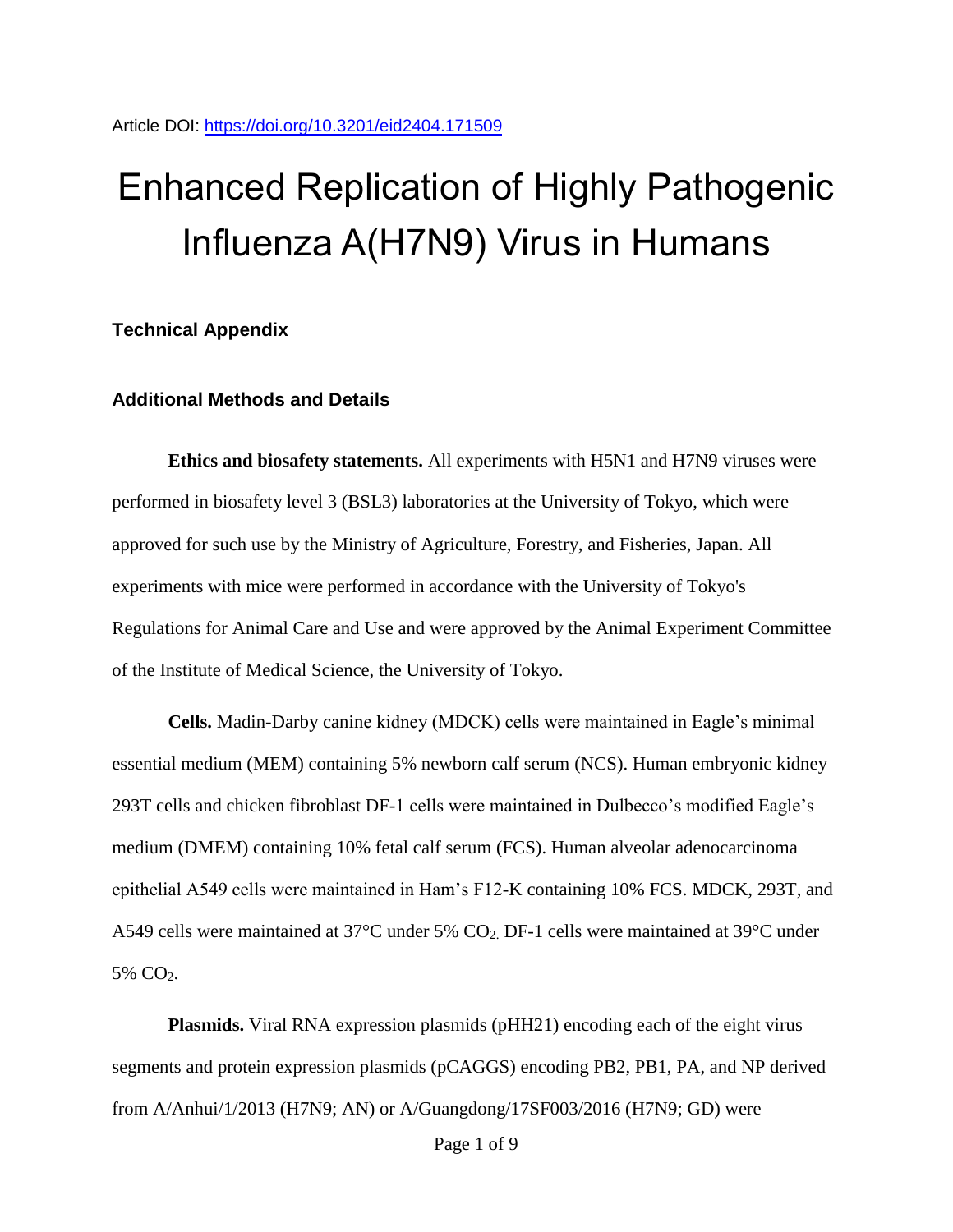previously described (*1*). Plasmids encoding PB2 mutants of A/Anhui/1/2013 (AN/PB2–627E and AN/PB2–627E-701N) were also described previously (*1*).

Mutations in the PB2 and PA genes were generated by PCR amplification of the RNA polymerase I plasmid for the PB2 and PA segments with primers possessing the desired mutations (primer sequences available upon request). The PCR products were cloned into pHH21 or pCAGGS/MCS. All constructs were sequenced to confirm the absence of unwanted mutations.

**Minigenome assay.** A minigenome assay based on the dual-luciferase system was performed as previously reported (*2*,*3*). Briefly, human A549 and chicken DF-1 cells were transfected with viral protein expression plasmids for NP, PB1, PB2 or its mutants, and PA or its mutants (0.2 µg each), with a plasmid expressing a reporter vRNA encoding the firefly luciferase gene under the control of the human or chicken RNA polymerase I promoter  $(pPolINP(0)Fluc(0)$  or  $pPolIGG-NP(0)Fluc(0)$ , respectively, 0.2 µg each), and  $pRL$  null (Promega,  $0.2 \mu$ g), which expresses Renilla luciferase, as a transfection control. The luciferase activities in the A549 cells incubated at 33 or 37°C and the DF-1 cells incubated at 39°C were measured by using the Dual-Glo Luciferase Assay System (Promega) at 24 h post-transfection. Polymerase activity was calculated by standardization of the firefly luciferase activity to the Renilla luciferase activity. Relative polymerase activities are presented in the figures.

**Reverse genetics.** Plasmid-based reverse genetics for virus generation was performed as previously described (*4*). Briefly, eight RNA polymerase I plasmids (for the synthesis of the eight influenza A viral RNAs) together with plasmids for the expression of the PB2, PB1, PA, and NP proteins derived from the influenza A virus strain A/WSN/33 (H1N1) were transfected into 293T cells. At 24 h post-transfection, culture supernatants were harvested and inoculated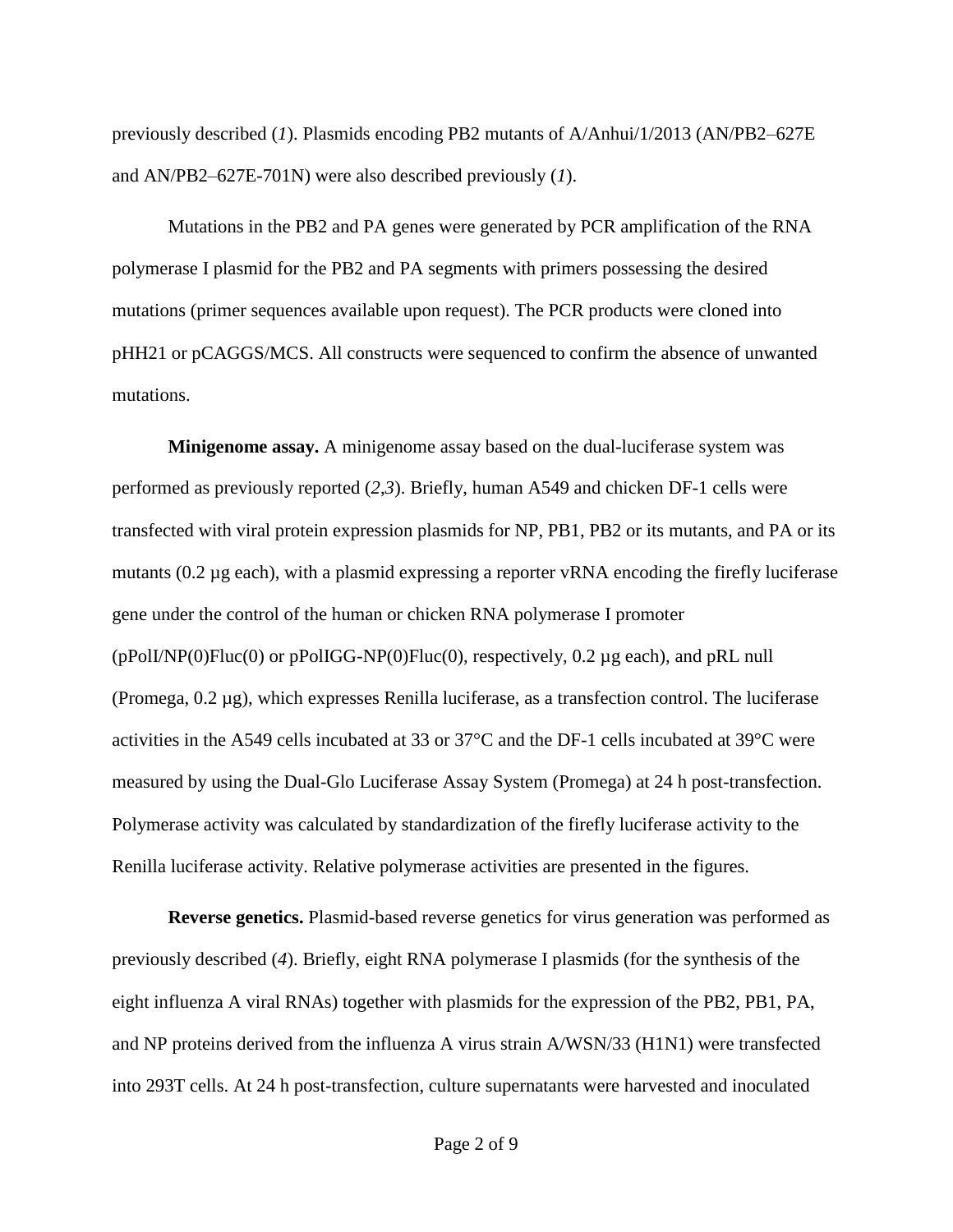into embryonated chicken eggs for virus propagation. After 1 or 2 days, allantoic fluids containing viruses were collected and centrifuged to remove cell debris and the supernatants were stored as stock viruses. The titers of the stock viruses were determined by means of plaque assays in MDCK cells. All viruses were sequenced to confirm the absence of unwanted mutations.

**Growth kinetics of viruses in cell culture.** The growth kinetics of the viruses was assessed as previously described (*1*). Briefly, A549 and DF-1 cells were infected with the indicated viruses at a multiplicity of infection (MOI) of 0.001. After incubation at 37°C for 1 h, the viral inoculum was replaced with MEM containing 0.3% bovine serum albumin and TPCKtreated trypsin (0.3 μg/ml), followed by further incubation at 33 or 37°C for A549 cells or 39°C for DF-1 cells. Cell culture supernatants were collected at 24, 48, and 72 h post-infection and subjected to virus titration by use of plaque assays in MDCK cells.

**Experimental infection of mice.** Baseline bodyweights of all mice were measured before infection. Five 6-week-old female BALB/c mice (Japan SLC) per group were intranasally inoculated with  $10^2 - 10^5$  PFUs (PFU) (in 50  $\mu$ l) of the indicated viruses under anesthesia. Bodyweight and survival were monitored daily for 14 days; mice with bodyweight loss of more than 25% of their baseline bodyweight were euthanized. For virologic examinations, six mice per group were intranasally infected with  $10^2$  PFU (in 50 µl) of the viruses and three mice per group were euthanized at 3 and 6 days post-infection. The virus titers in the nasal turbinate, lung, and brain were determined by means of plaque assays in MDCK cells.

**Phylogenetic analysis.** The phylogenetic tree of the HA nucleotide sequences derived from the H7N9 viruses was constructed by using the neighbor-joining (NJ) method with the Kimura distances and the bootstrap procedure ( $n = 1000$ ) using ClustalW 2.1 on the DDBJ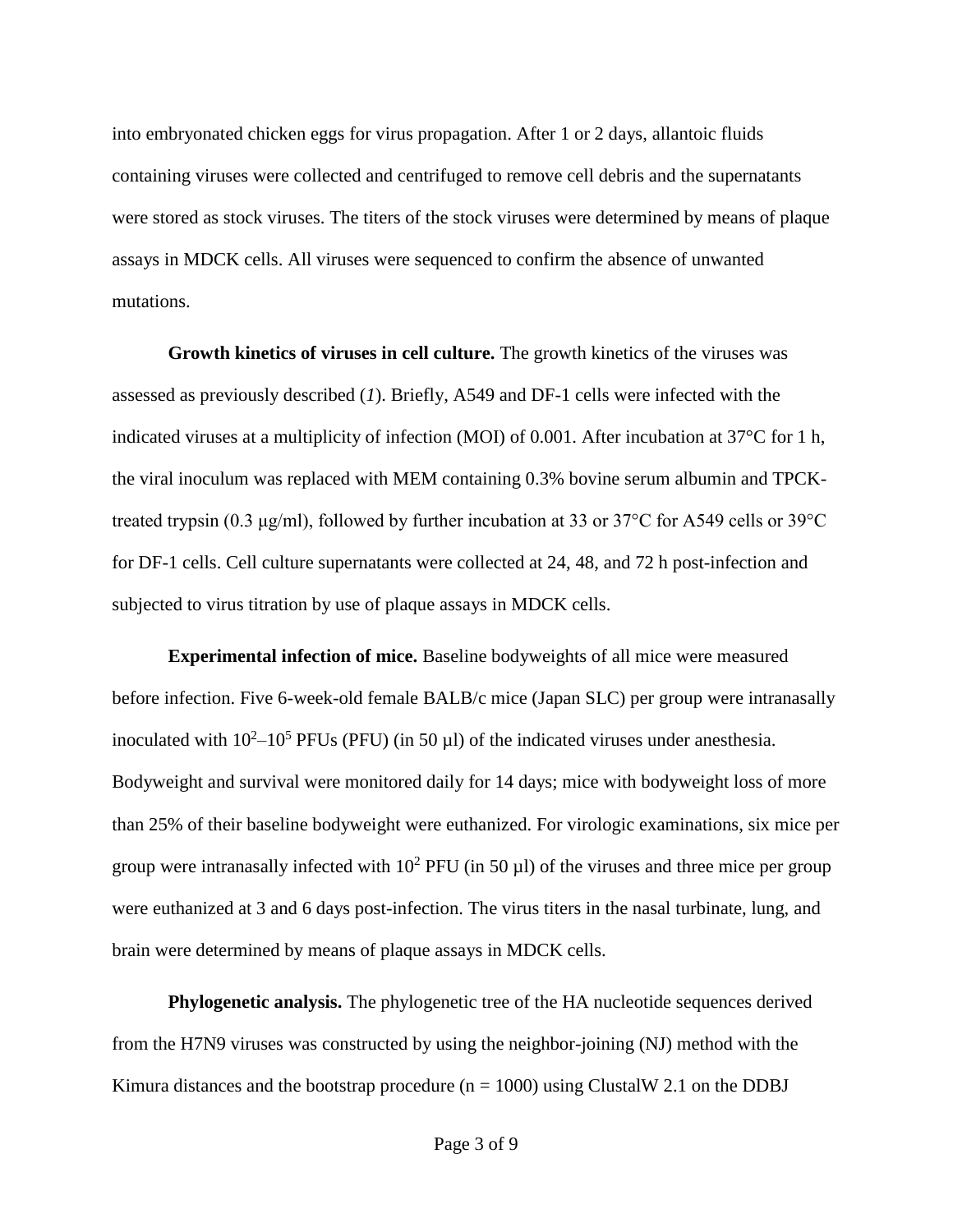(DNA Data Bank of Japan) Web site (http://clustalw.ddbj.nig.ac.jp/) and was visualized by using the MEGA 7.0 software. Sequence data for HA, PB2, and PA were obtained from GISAID databases on August 31, 2017. The sequencing dataset used in this study is available upon request.

**Molecular modeling.** The structural model of the polymerase complex derived from A/little yellow-shouldered bat/Guatemala/060/2010 (H17N10) (PDB code, 4WSB) was used to assign the amino acid positions in the influenza A virus polymerase complex with the PyMOL Molecular Graphics System, version 1.3.

## **References**

- 1. Yamayoshi S, Fukuyama S, Yamada S, Zhao D, Murakami S, Uraki R, et al. Amino acids substitutions in the PB2 protein of H7N9 influenza A viruses are important for virulence in mammalian hosts. Sci Rep. 2015;5:8039. [PubMed](https://www.ncbi.nlm.nih.gov/entrez/query.fcgi?cmd=Retrieve&db=PubMed&list_uids=25623817&dopt=Abstract) <http://dx.doi.org/10.1038/srep08039>
- 2. Yamayoshi S, Yamada S, Fukuyama S, Murakami S, Zhao D, Uraki R, et al. Virulence-affecting amino acid changes in the PA protein of H7N9 influenza A viruses. J Virol. 2014;88:3127–34. [PubMed](https://www.ncbi.nlm.nih.gov/entrez/query.fcgi?cmd=Retrieve&db=PubMed&list_uids=24371069&dopt=Abstract) <http://dx.doi.org/10.1128/JVI.03155-13>
- 3. Imai M, Watanabe T, Kiso M, Nakajima N, Yamayoshi S, Iwatsuki-Horimoto K, et al. A Highly Pathogenic Avian H7N9 Influenza Virus Isolated from A Human Is Lethal in Some Ferrets Infected via Respiratory Droplets. Cell host & microbe. 2017 Nov 8;22(5):615–26 e8.
- 4. Neumann G, Watanabe T, Ito H, Watanabe S, Goto H, Gao P, et al. Generation of influenza A viruses entirely from cloned cDNAs. Proc Natl Acad Sci U S A. 1999;96:9345–50. [PubMed](https://www.ncbi.nlm.nih.gov/entrez/query.fcgi?cmd=Retrieve&db=PubMed&list_uids=10430945&dopt=Abstract) <http://dx.doi.org/10.1073/pnas.96.16.9345>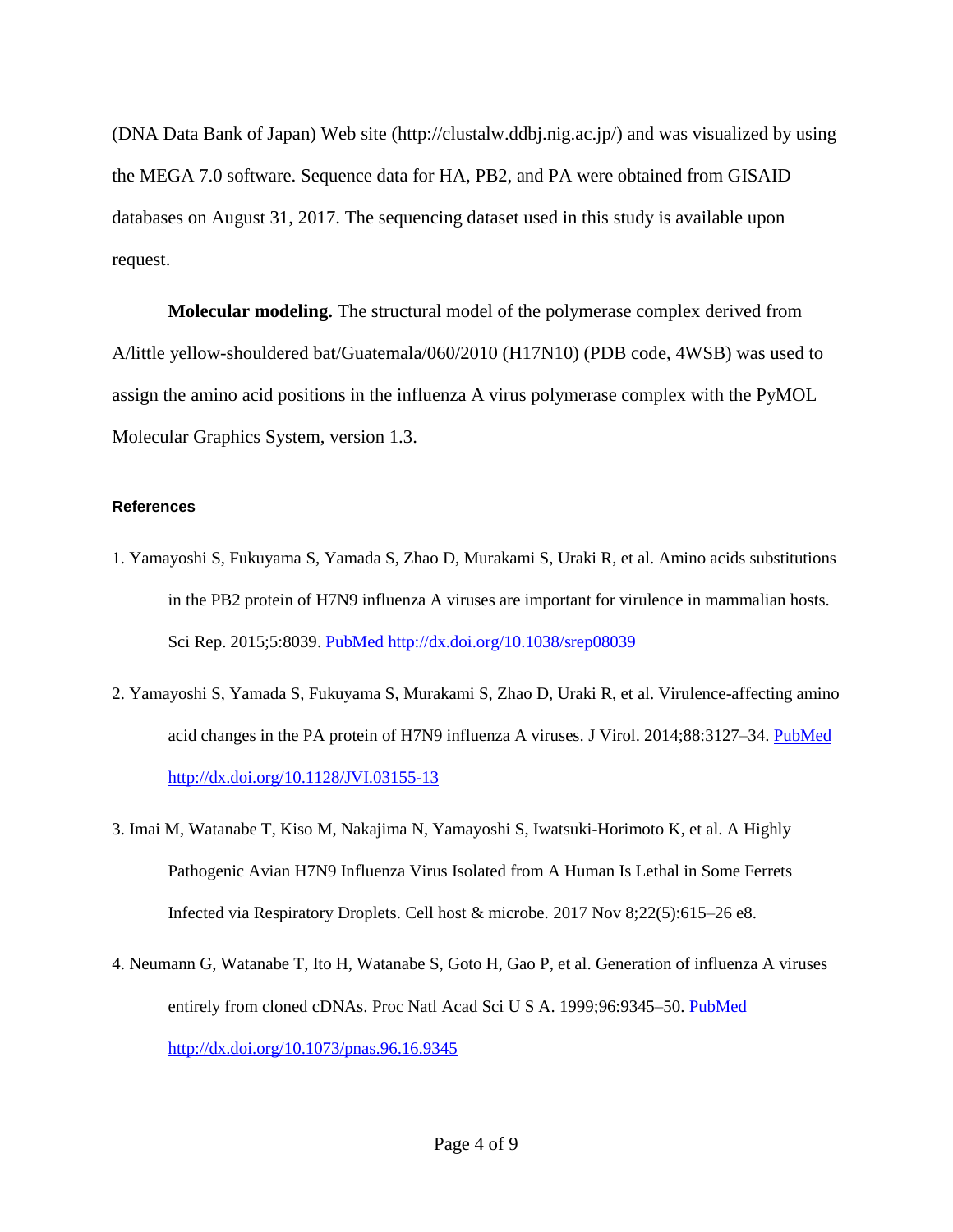|                               |       | PB <sub>2</sub> |             |      |             |      |             | PA   |             |
|-------------------------------|-------|-----------------|-------------|------|-------------|------|-------------|------|-------------|
|                               |       | 482             |             | 588  |             |      |             | 497  |             |
| Subtype                       | Host  | Κ               | R†          | A    | т           |      | V†          | Κ    | R†          |
| Pre2009 H1N1                  | Human | 99.9            | 0.11        | 0.89 | 0.33        | 97.8 | 0.9         | 99.9 | $\mathbf 0$ |
| H1N1pdm09                     | Human | 99.8            | 0.2         | 0.08 | 97.3        | 0.26 | $\mathbf 0$ | 99.9 | 0.05        |
| H <sub>3</sub> N <sub>2</sub> | Human | 99.9            | 0.04        | 0.04 | 29.5        | 68.5 | 1.8         | 98.7 | 1.29        |
| <b>H5N1</b>                   | Human | 100             | $\pmb{0}$   | 93.7 | 5.93        | 0.37 | 0           | 94.1 | 5.92        |
| H7N9                          | Human | 99.2            | 0.79        | 82.9 | 0.34        | 0.11 | 16.6        | 98.2 | 0.81        |
| <b>H1N1</b>                   | Swine | 99.1            | 0.84        | 38.0 | 55.6        | 3.66 | 0.92        | 94.4 | 5.5         |
| <b>H1N2</b>                   | Swine | 98.6            | 1.45        | 19.2 | 74.7        | 4.92 | 0.72        | 79.3 | 20.5        |
| H <sub>3</sub> N <sub>2</sub> | Swine | 98.6            | 1.2         | 6.73 | 85.1        | 6.73 | 0.98        | 68.7 | 31.4        |
| <b>H5N1</b>                   | Avian | 100             | $\mathbf 0$ | 93.7 | 5.93        | 0.37 | $\mathbf 0$ | 94.1 | 5.9         |
| H7N9                          | Avian | 100             | $\pmb{0}$   | 93.3 | $\mathbf 0$ | 0.32 | 6.39        | 100  | $\pmb{0}$   |
| Other (i.e., not H5N1         | Avian | 99.5            | 0.43        | 92.3 | 3.26        | 0.59 | 3.72        | 99.3 | 0.66        |
| or H7N9                       |       |                 |             |      |             |      |             |      |             |

**Technical Appendix Table.** Percentage of isolates with the indicated amino acid residue at each position\*

\*The percentages are based on inspection of ≈900, 3830, 7590, 270, 870, 1310, 690, 920, 270, 310, and 6780 sequences of PB2 or PA derived from human pre2009 H1N1, H1N1pdm09, H3N2, H5N1, H7N9, swine H1N1, H1N2, H3N2, avian H5N1, H7N9, and other virus subtypes, respectively.

†Residues involved in enhanced replication are shown in boldface.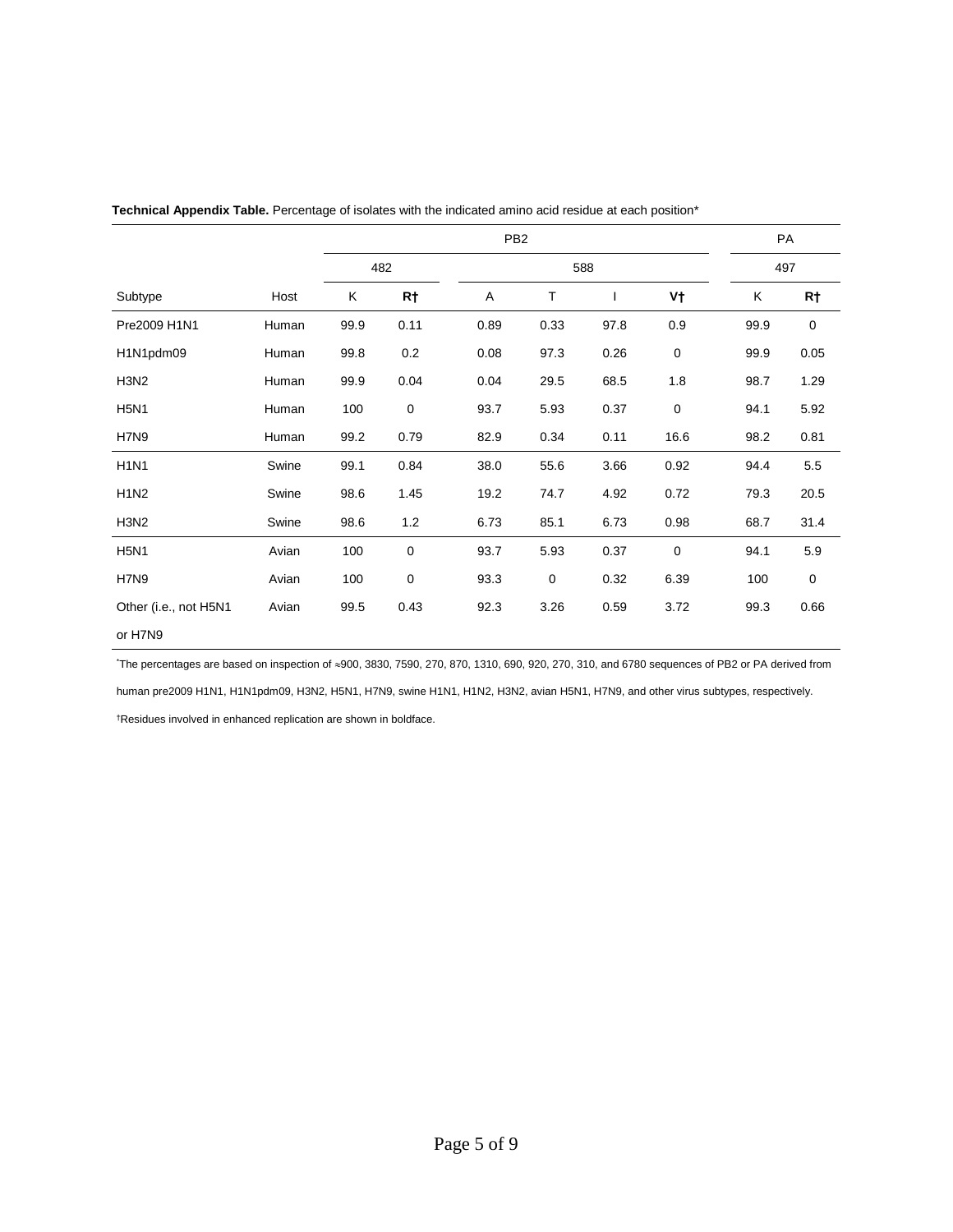

**Technical Appendix Figure 1.** Each GD-PB2 and -PA is required for enhanced viral polymerase activity in human cells. Viral polymerase activity of wild-type AN, AN-PB2 mutants, and wild-type GD (A) or wildtype and reassortant GD (B) polymerase complex in human A549 and avian DF-1 cells. The viral polymerase activity AN wild-type (A) or GD wild-type (B) was set to 100%. The data shown are relative viral polymerase activities $\pm$ SD (n = 3). \*\*p < 0.01, according to a one-way ANOVA followed by a Dunnett's test.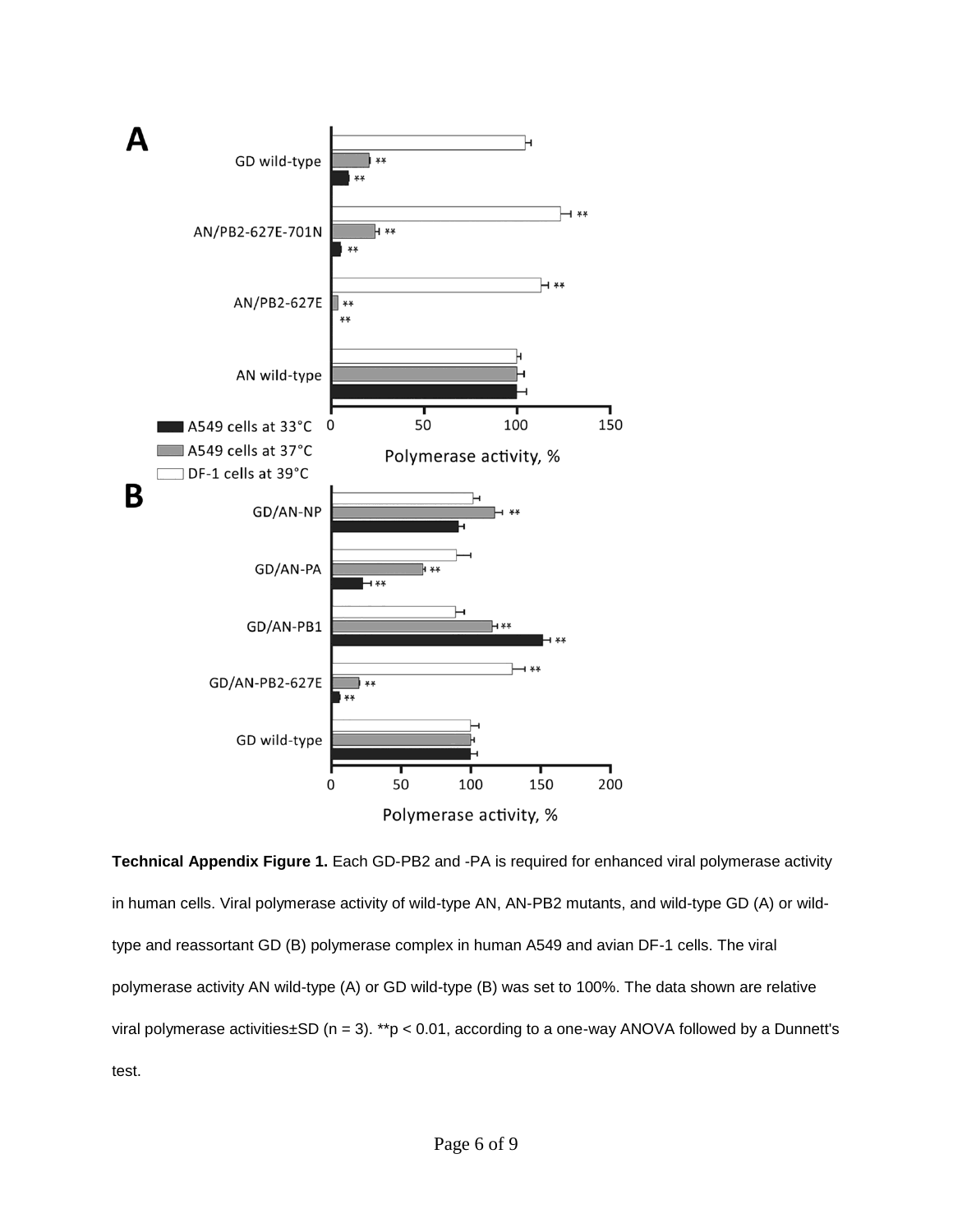

**Technical Appendix Figure 2.** Growth kinetics of wild-type and mutant GD viruses in human and avian cells. Human A549 cells and chicken DF-1 cells were infected with the wild-type or indicated mutant viruses at an MOI of 0.001 and incubated at 33°C (A) or 37°C (B) for A549 cells and 39°C for DF-1 cells (C). The culture media from the infected cells was collected at the indicated time points. Virus titers were determined by use of a plaque assay in MDCK cells. The average virus titers±SD are plotted (n = 3). \*\*p < 0.01, according to a two-way analysis of variance (ANOVA) followed by a Dunnett's test.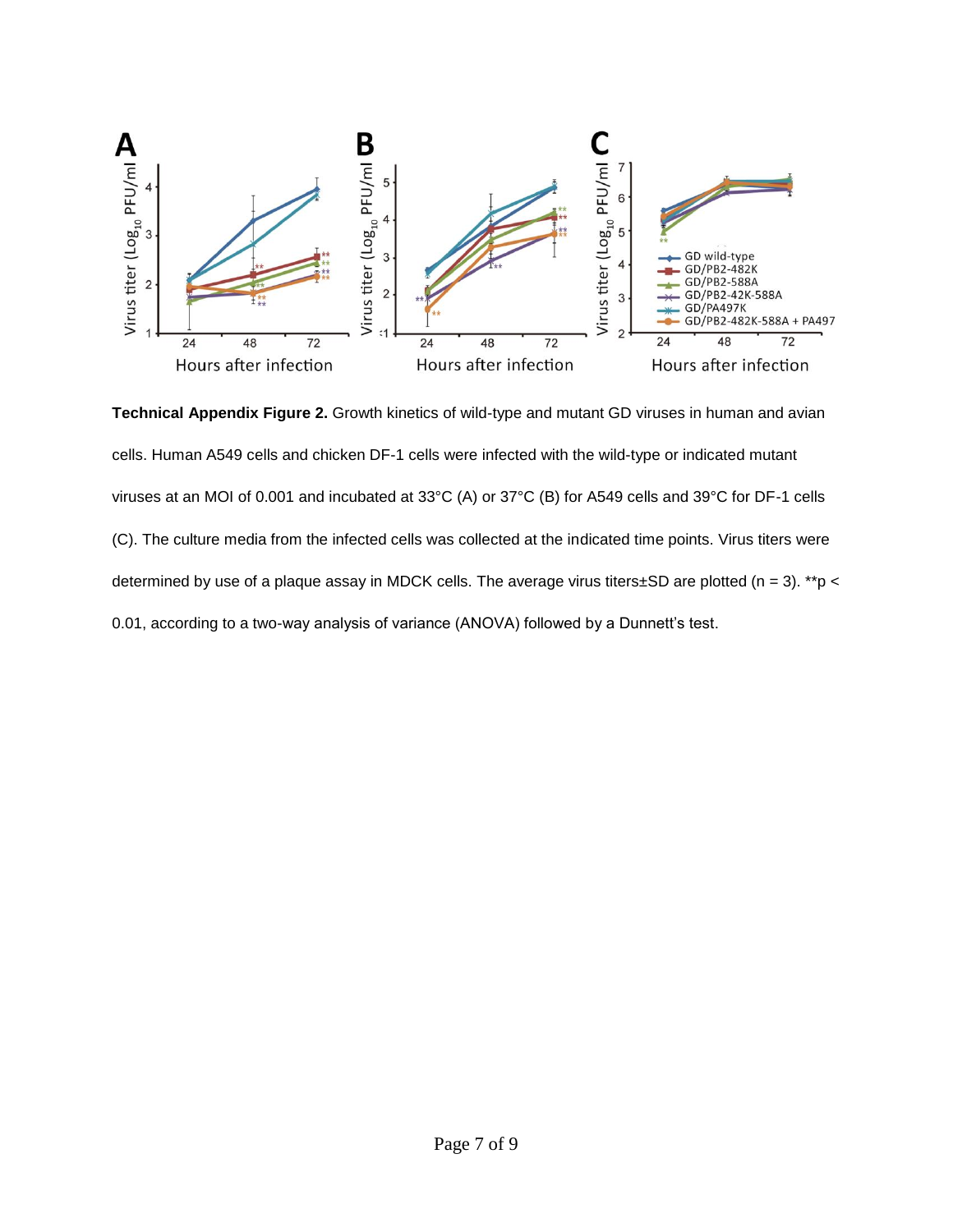

**Technical Appendix Figure 3.** Phylogenic and structural position of PB2–482R and PA-497R. (A) Phylogenetic tree based on H7N9 HA sequences. Virus isolates marked by cyan circles or green triangles possess PB2–482R or PA-497R, respectively. Highly pathogenic isolates marked by purple squares or black stars possess PB2–588V or PB2–627K, respectively. Red letters indicate highly pathogenic